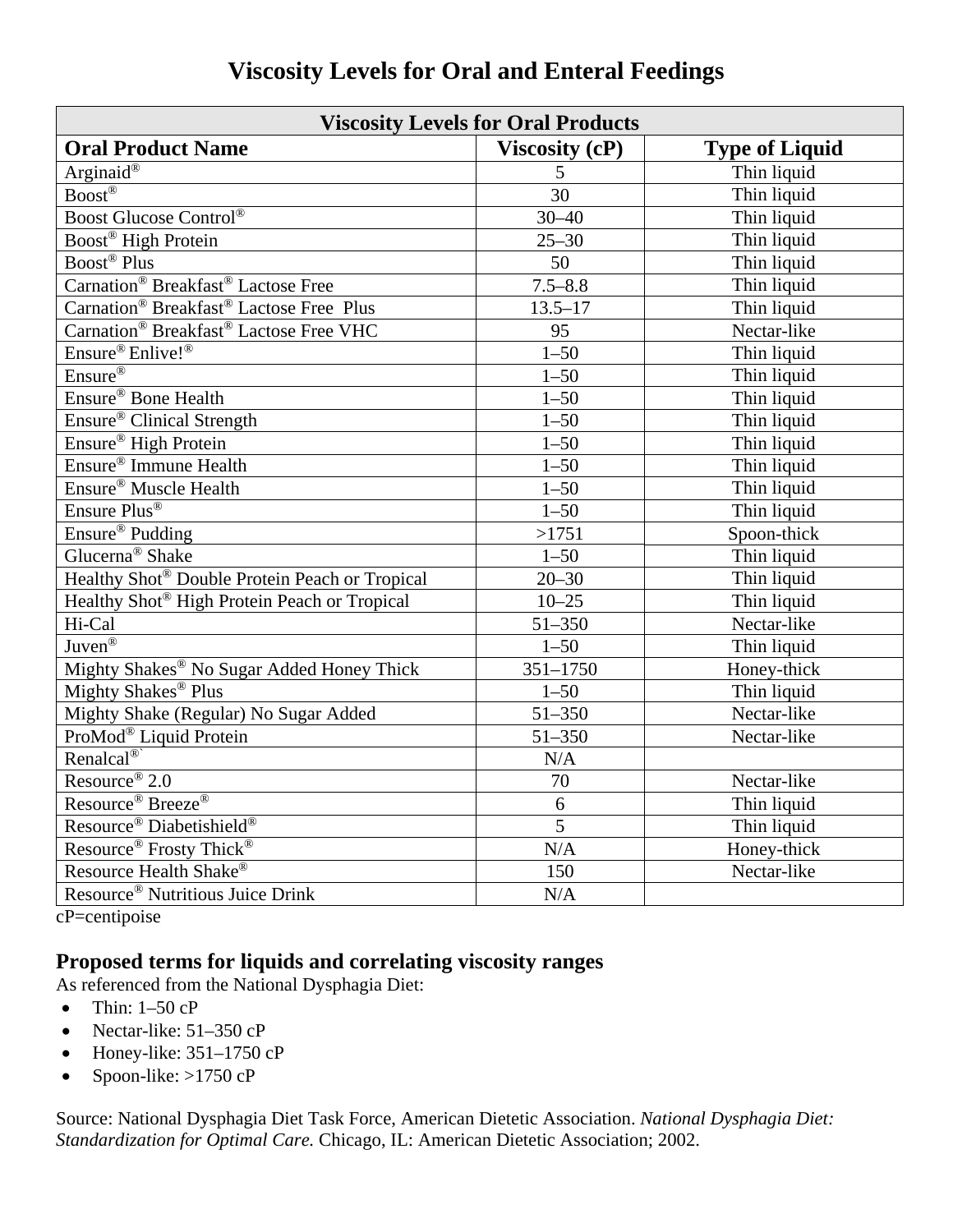| <b>Viscosity Levels for Enteral Feedings</b>         |                       |                       |  |
|------------------------------------------------------|-----------------------|-----------------------|--|
| <b>Enteral Feedings Product Name</b>                 | <b>Viscosity (cP)</b> | <b>Type of Liquid</b> |  |
| Compleat <sup>®</sup>                                | 70                    | Nectar-like           |  |
| Diabetisource <sup>®</sup> AC                        | 80                    | Nectar-like           |  |
| Fibersource <sup>®</sup>                             | 150                   | Nectar-like           |  |
| Glucerna <sup>®</sup> 1.0 Cal                        | $1 - 50$              | Thin liquid           |  |
| Glucerna <sup>®</sup> 1.2 Cal                        | $1 - 50$              | Thin liquid           |  |
| Glucerna <sup>®</sup> 1.5 Cal                        | $1 - 50$              | Thin liquid           |  |
| Glucerna 1.5 Cal (chilled)                           | 51-350                | Nectar-like           |  |
| Impact <sup>®</sup>                                  | 20                    | Thin liquid           |  |
| Impact <sup>®</sup> with Fiber                       | 40                    | Thin liquid           |  |
| Impact® Advanced Recovery                            | 40                    | Thin liquid           |  |
| Isosource <sup>®</sup> $1.5$                         | 45                    | Thin liquid           |  |
| Isosource <sup>®</sup> HN                            | 50                    | Thin liquid           |  |
| Jevity® 1 Cal                                        | 51-350                | Nectar-like           |  |
| Jevity® 1.2 Cal                                      | 51-350                | Nectar-like           |  |
| Jevity <sup>®</sup> 1.5 Cal                          | $51 - 350$            | Nectar-like           |  |
| Nepro <sup>®</sup> with Carb Steady <sup>®</sup>     | $51 - 350$            | Nectar-like           |  |
| Novasource <sup>®</sup> Renal                        | 50                    | Thin liquid           |  |
| NutriHep®                                            | $\rm N/A$             |                       |  |
| Nutren® (all products)                               | $19 - 21$             | Thin liquid           |  |
| Optimental <sup>®</sup>                              | $1 - 50$              | Thin liquid           |  |
| Osmolite <sup>®</sup> 1 Cal                          | $1 - 50$              | Thin liquid           |  |
| Osmolite® 1.2 Cal                                    | $51 - 350$            | Nectar-like           |  |
| Osmolite <sup>®</sup> 1.5 Cal                        | 51-350                | Nectar-like           |  |
| Peptamen <sup>®</sup> (standard and with prebiotics) | 43                    | Thin liquid           |  |
| Peptamen <sup>®</sup> $1.5$                          | 75                    | Nectar-like           |  |
| Peptamen AF <sup>®</sup>                             | 50                    | Thin liquid           |  |
| Promote <sup>®</sup>                                 | $1 - 50$              | Thin liquid           |  |
| Promote <sup>®</sup> with Fiber                      | $51 - 350$            | Nectar-like           |  |
| Pulmocare <sup>®</sup>                               | $1 - 50$              | Thin liquid           |  |
| Pulmocare® (chilled)                                 | $51 - 350$            | Nectar-like           |  |
| Suplena <sup>®</sup> with Carb Steady <sup>®</sup>   | $51 - 350$            | Nectar-like           |  |
| TwoCal <sup>®</sup> HN                               | $51 - 350$            | Nectar-like           |  |
| Vital <sup>®</sup> 1.0 Cal                           | $1 - 50$              | Thin liquid           |  |
| Vital <sup>®</sup> 1.5 Cal                           | $1 - 50$              | Thin liquid           |  |
| Vital 1.5 (chilled)                                  | 51-350                | Nectar-like           |  |
| Vital AF 1.2 Cal™                                    | 51-350                | Nectar-like           |  |
| Vivonex <sup>®</sup> Plus                            | 15                    | Thin liquid           |  |
| Vivonex <sup>®</sup> RTF                             | 80                    | Nectar-like           |  |
| Vivonex <sup>®</sup> T.E.N.                          | 13                    | Thin liquid           |  |

Viscosity (cP) is listed as the full range if the manufacturer described the product only by type of liquid (eg, thin/nectar). Products are assumed at specified viscosity for both room temperature and chilled unless specified. Product information obtained from Nestlé Nutrition and Abbott Nutrition.

**Note:** Unless labeled as such, supplements that may have a viscosity level that falls within the nectarlike category were not standardized for consideration as such and may vary by batch. You should administer these products only under the supervision of speech therapy.